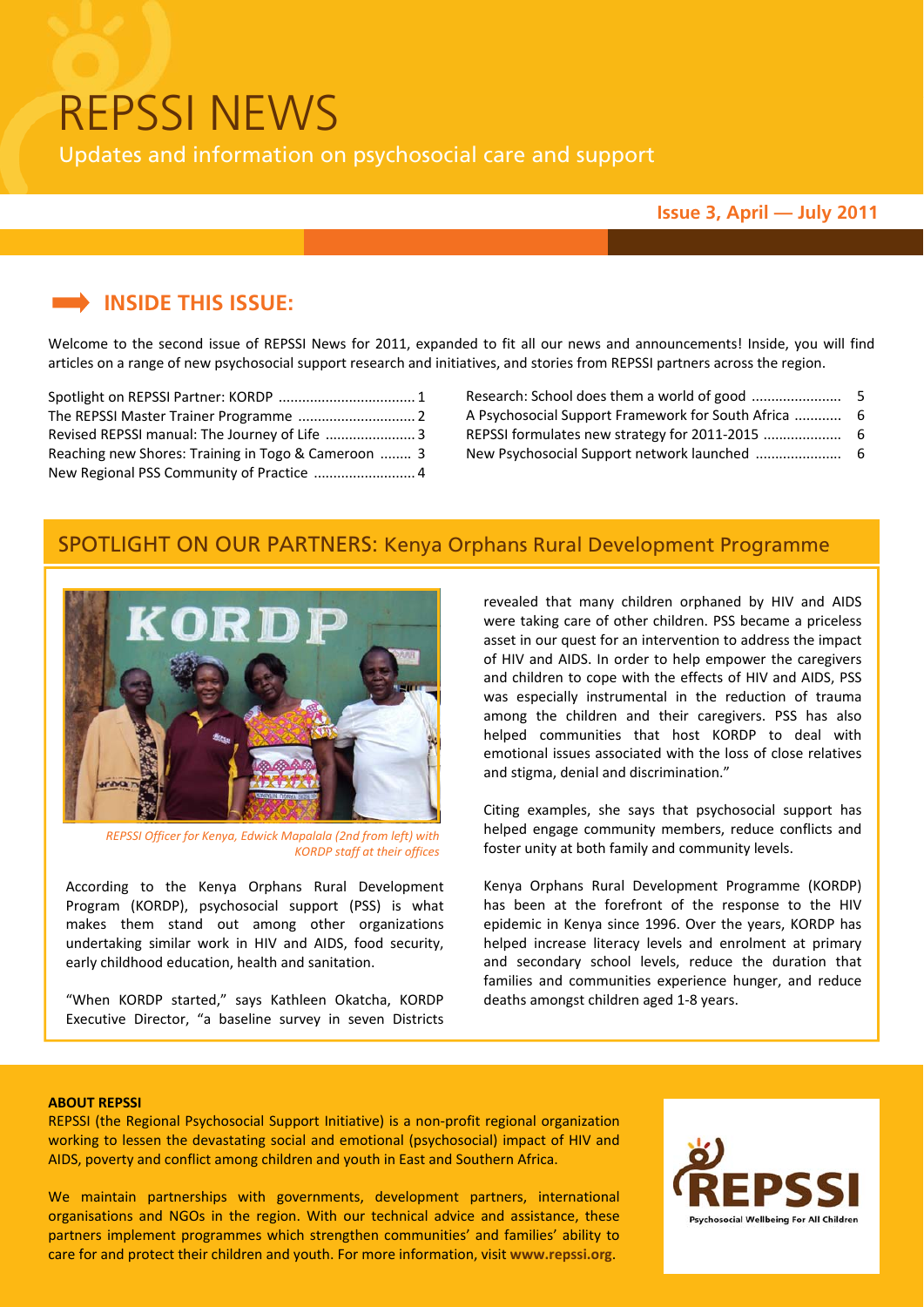## THE REPSSI MASTER TRAINERS PROGRAMME



Mr. Shaib Mohamed (standing centre), a Master Trainer from Africare in Zanzibar, speaking with students of a school where he had trained the teachers on psychosocial support and the REPSSI tool "Journey of Life." Master Trainers are drawn from REPSSI partners all across the reaion. Photo © REPSSI

"I have vowed to bring changes in the lives of individuals who have felt like giving up on life, by using the *Tree of Life*," says Veronica Nhemachena of Midlands Aids Service Organisation (MASO), Zimbabwe. "I have been able to help communities realise that they can do something about children in their communities, without money."

For the last year and a half, Veronica has been part of a training process focusing on the psychosocial support (PSS) needs of children. This training has changed the way Veronica works.

"I had always seen our organisation specialising in welfare support, like distributing food, clothing and paying school fees," Veronica explains. "I always felt these interventions lacked something on their own." Now, after the training, Veronica has mainstreamed psychosocial support into MASO's activities.

This training programme Veronica has participated in is known as the REPSSI "Master Trainer" process. It is an intensive, long term process for capacity building. Master Trainers are staff members of REPSSI partners, who are provided training in key REPSSI manuals and tools, and are supported to then deliver training within their organisations and for their affiliate partners.

What makes it such a unique and effective skills building process is that it focuses on mentoring the trainees. Trainees are first shown how to run an activity, then they lead that activity under their mentor's supervision, and finally they go on to deliver it on their own.

REPSSI has developed partnerships with key organisations working with children across the region, as part of a strategy intended to scale up the number of children accessing psychosocial care and support. The Master Trainer process is the primary form of capacity building for these REPSSI partners.

"We are delighted that 106 people have now successfully graduated from the Master Trainer process," says Kirstie Fieber, REPSSI's Regional Training Manager. "While we have no plans to continue the exact same process, this model can be easily adopted for individual organisations to help them build an internal group of PSS resource people."

REPSSI offers a wide range of solutions for the training needs of organisations working with children. E‐mail Kirstie Fieber at kirstie@repssi.org for more information.

*"We should allow the community to lead their conversations to enable them to decide so that they can be able to take part in all planning and programming and to have a sense of ownership."* 

Macdonald Buttie Radebe, Master Trainer with Lifeline, South Africa

*My dream is to see most NGO's changing their role from focusing on material support for children to building back families and communities, to empower communities/families into making sure that children's wellbeing is everyone's responsibility... I am very happy to say the information I gained showed us all the gaps in our programme."* 

Bonizulu Matsebula, Master Trainer with the National Children's Coordination Unit, Swaziland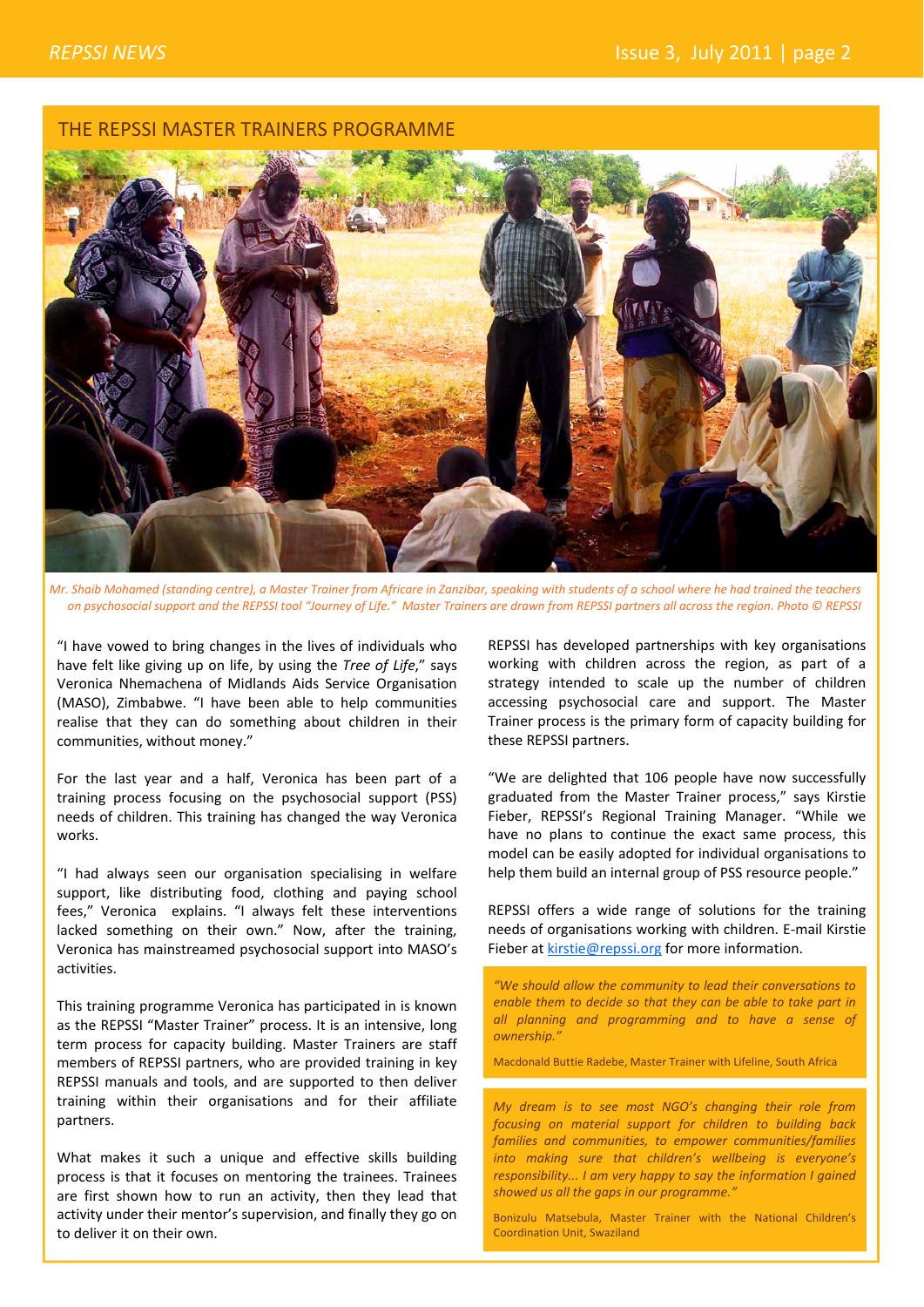## REVISED REPSSI PUBLICATION: Journey of Life



The *Journey of Life* is a community mobilization tool that allows the community to have conversation around issues that affect children within the particular location. Participants discuss the needs and rights of these children and they develop action plans which then facilitate the support that they will provide.

This tool has been revised to factor in recommendations from the assessment conducted in 2007 which highlighted the need to revisit the following:

- 1. Relevance of content
- 2. Appropriateness of methods
- 3. Suitability of images/pictures

For more details contact Brighton: brighton@repssi.org

*REPSSI produces a range of user‐friendly manuals and guidelines to address the issue of social and emotional (psychosocial) wellbeing.* 

*For more information about our publications, which are available in print or electronically from our website, you can download a catalogue from www.repssi.org or request one by email from Riona at communications@repssi.org.* 

## REACHING NEW SHORES: TRAINING IN TOGO AND CAMEROON

In April, REPSSI was excited to have delivered training for the first time in two new countries: Togo and Cameroon.

In Togo, Terre des Hommes (TdH) engaged REPSSI to deliver a 7‐day training on *Making Hero Books*, to use in their child protection work in relation to child trafficking and child labour. The Hero Books training equips participants to lead groups of children or youth through a series of autobiographical storytelling and art exercises (the Hero Book), designed to support each child or youth to identify a significant psychosocial obstacle standing in the way of their goals, and to find ways to gain power over this obstacle.

In Cameroon, Centro per la Salute del Bambino engaged REPSSI to deliver a 10‐day initial training on *Introduction to Psychosocial Support,* which builds the capacity of child care professionals around psychosocial care and support for children affected by HIV and AIDS, poverty and conflict. Centro per la Salute del Bambino works with children in residential care in Cameroon.

REPSSI is available to engage for a range of training courses related to the rights and welfare of children and youth. "We can look at your organization and your work with children, and put together a curriculum of our tools and approaches

that best suits your needs," says Kirstie Fieber, REPSSI Training Manager. Contact kirstie@repssi.org for more details.

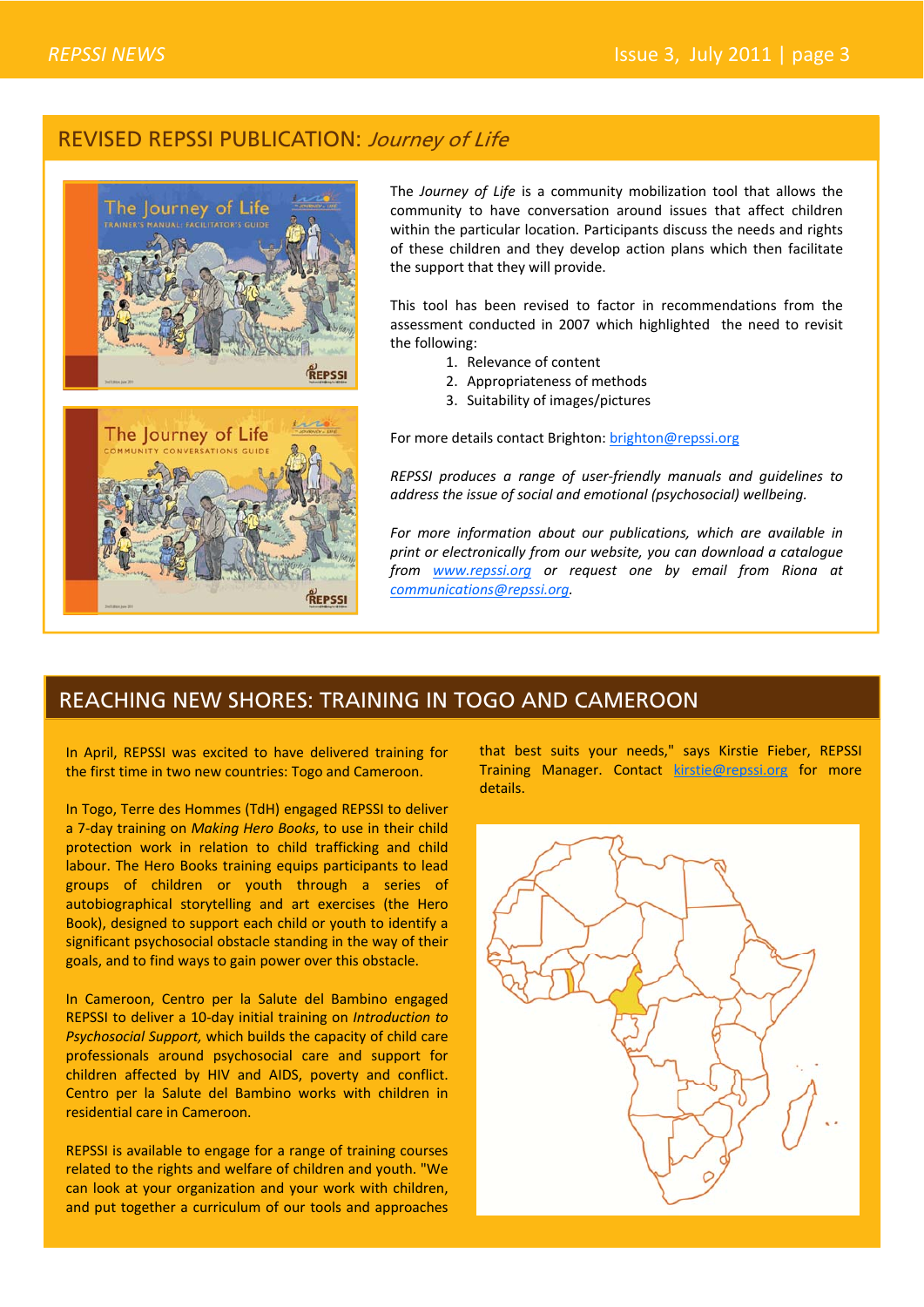## FORUM ESTABLISHES REGIONAL COMMUNITY OF PRACTICE ON PSS



*Opening speech by Dr. Maria Mabetoa, Deputy Director General, Department of Social Development, Government of South Africa*

#### **A first for the region**

The first event of its kind, the Regional Psychosocial Support Forum held in May sold out a week in advance. Co‐ hosted by REPSSI, SADC, UNICEF and the Nelson Mandela Children's Fund, the forum brought together over 265 delegates from 19 countries. Delegates came from all over East and Southern Africa, and comprised senior government officials, civil society organizations, academic institutions, United Nations agencies, International Cooperating Partners and youth representatives.

The Forum provided delegates with an opportunity to share research findings, lessons learnt, experiences and key issues regarding the provision of services required for children and youth to grow and develop in a supportive environment.

#### **Outcomes and recommendations**

Amongst the key outcomes of the Forum was an agreement to establish a regional community of practice on psychosocial support, which would allow for information exchange, advocacy, policy and technical guidance on psychosocial support issues in the region. Members would include regional partners, government, academic institutions, media and others. REPSSI is currently developing terms of reference for this initiative. A related recommendation was to re‐convene the Regional Psychosocial Support Forum every two years.

Delegates were also given the opportunity to make specific recommendations on the finalization of the SADC Minimum Package of Services and PSS Conceptual Framework. These comments were considered at the recent SADC Ministers Meeting on the  $3<sup>rd</sup>$  June, in Namibia, which endorsed the final versions of the two documents.

The need to develop a clear roll-out strategy for implementing these two SADC documents in member states, including specific programming guidance was recommended by Forum delegates. Further

recommendations to establish an online discussion forum on psychosocial support indicators and monitoring and evaluation (M&E) for psychosocial support programming were also made. In line with this, the Forum is to provide input to a draft SADC M&E Framework for the region.

Among other issues that emerged from the Forum, it was made clear that psychosocial support interventions should seek to build on existing cultural practices, and indigenous approaches. In addition, there were specific recommendations that tools be developed that address psychosocial needs of young people in relation to sexual reproductive health and rights.

The required strengthening of the social workforce capacity in the region was also emphasized, and it was recommended that national strategies need to address issues of remuneration and retention of the social services workforce.

#### **Child and Youth Participation**

The Forum also highlighted the importance of child participation in psychosocial support programming. Alex Muchero, a 20 year‐old peer counselor from AfricAid Zimbabwe reflected on his participation:

*"Being in the Narrative Therapy workshop made me dig deeper into the things that l can actually do and be the kind of person l have always dreamt to be ‐ happy, confident and with knowledge of my self‐worth... I was very glad to attend this session, as now I can try something new in my counselling to help my peers to realize their strengths". (You can read Alex's full blog and various others on the* REPSSI blog*)*

More information on the recommendations, refreshing presentations, photos and videos from the Forum can be found on www.repssi.org

#### **SADC ministers meeting**

A major step forward for the region was taken on the 3rd June, when SADC members adopted two key documents for the welfare of vulnerable children and youth in the region.

The first is the **Minimum Package of Services for Orphans, Vulnerable Children and Youth (OVC & Y)**, which presents a holistic package of services to meet the needs of OVC & Y across the region.

The second is the **Psychosocial Support Framework**, which aims to ensure that the basic principles and quality of psychosocial care and support for orphans and other vulnerable children and youth are consistently applied and available in the SADC Member States.

REPSSI is proud to have partnered with SADC and UNICEF on the finalization of these documents.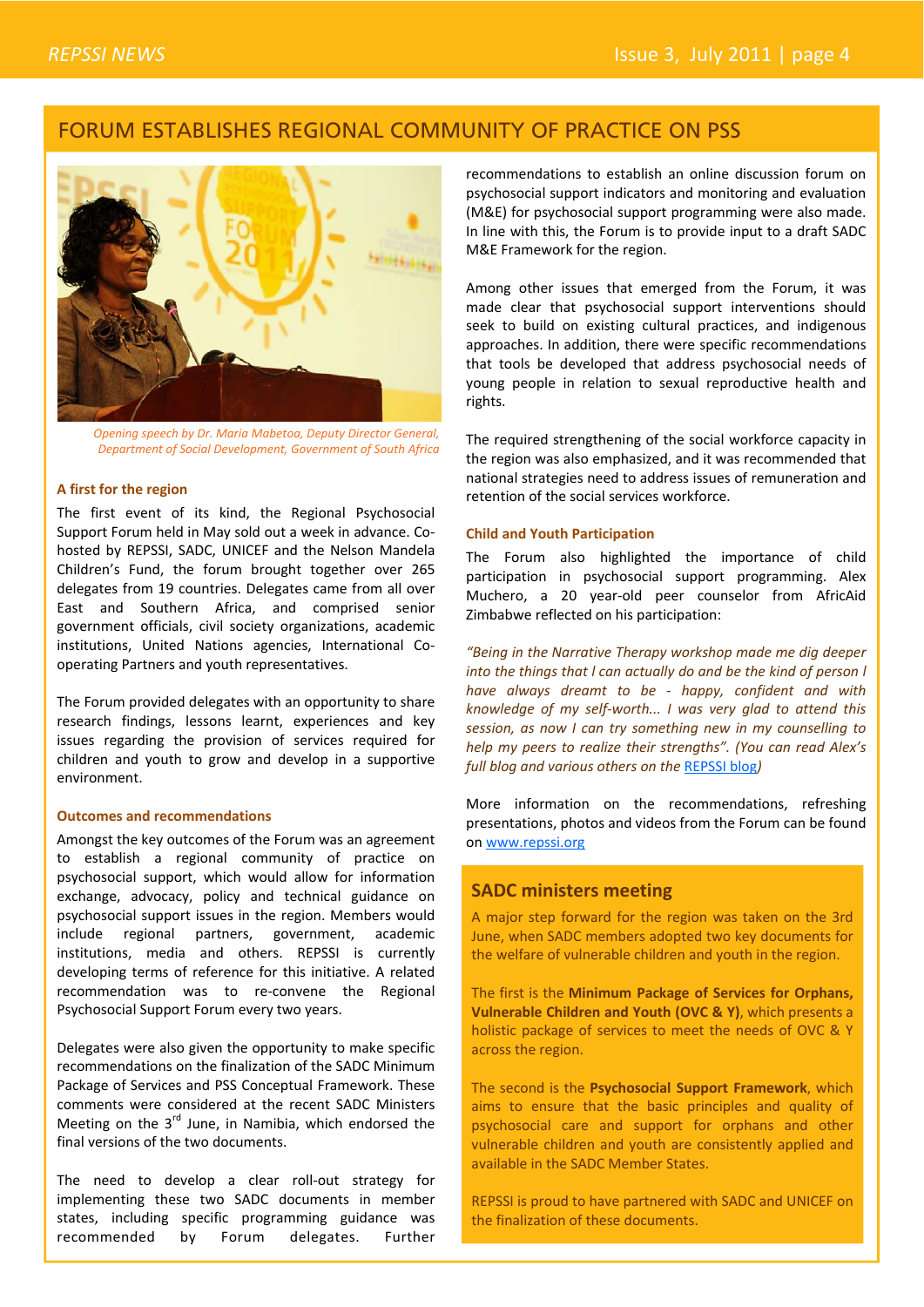## KEEPING THEM IN SCHOOL DOES THEM A WORLD OF GOOD!



*A class at a pre-school sponsored by REPSSI partner Lesotho Red Cross. The school uses REPSSI tools in it's activities. Photo (c) REPSSI*

There continues to be strong evidence that keeping children in school is beneficial to them. Two studies published recently highlight the wide range of benefits accrued when students are able to stay in school.

One study from Kenya<sup>1</sup> reports on the effects of comprehensive support on adolescent sexual health behaviours. 105 adolescent orphans aged 12‐14 years were randomly allocated to either receiving the programme or nothing. The programme comprised school fees, uniforms, and a "community visitor" who monitored school attendance and helped resolve problems that would lead to absence or dropout.

Compared with the control group, intervention students were less likely to drop out of school, commence sexual intercourse, or report attitudes supporting early sex. School support also increased pro-social bonding and gender equity attitudes. After one year of exposure to the intervention, the authors found evidence suggesting that comprehensive school support can prevent school dropout, delay sexual debut, and reduce sexual health risk factors. As the study sample was relatively small, further research, with much larger samples, is needed to better understand the relationship between education and sexual health.

A second study in Malawi, compared the effects of conditional and unconditional cash transfers to adolescent girls on their school attendance<sup>2</sup>, school learning, marriage, pregnancy and mental health<sup>3</sup>. In the conditional cash

transfer arm (CCT), girls were expected to attend school 80% of the time in order to receive the funds. Data was collected from 2089 adolescent girls over three survey rounds and two school years.

Results indicated that school attendance among those who received conditional cash transfers were 43% larger when compared to those who received unconditional cash transfers (UCT). Girls in the CCT arm also had higher test scores than those in the UCT arm. However, teenage pregnancy and marriage rates were substantially higher in the CCT than the UCT arm. With regards to mental health, likelihood of suffering from psychological distress was 38% lower in the UCT arm and 17% lower in the CCT arm when compared to the control group. However, these mental health benefits dissipated quickly after the programme ended. These findings reinforce the importance to cash to help children stay in school, but suggest that a CCT program for early adolescents that transitions into a UCT for older teenagers could minimize this trade‐off by improving schooling outcomes while avoiding the adverse impacts of conditionality on teenage pregnancy and marriage.

#### **References:**

 $1$  Keeping adolescent orphans in school to prevent human immunodeficiency virus infection: evidence from a randomized controlled trial in Kenya. Cho H, Hallfors D, Mbai I, et al. *J Adolesc Health* 2011;48:523–26.

<sup>&</sup>lt;sup>2</sup> Cash or condition? Evidence from a cash transfer experiment Baird S, Mcintosh C; Ozler, B March 2010: World Bank Report Number, WPS5259 <sup>3</sup> Income shocks and adolescent mental health Baird S; de Hoop J; Ozler B April 2011: World Bank Report Number WPS5644